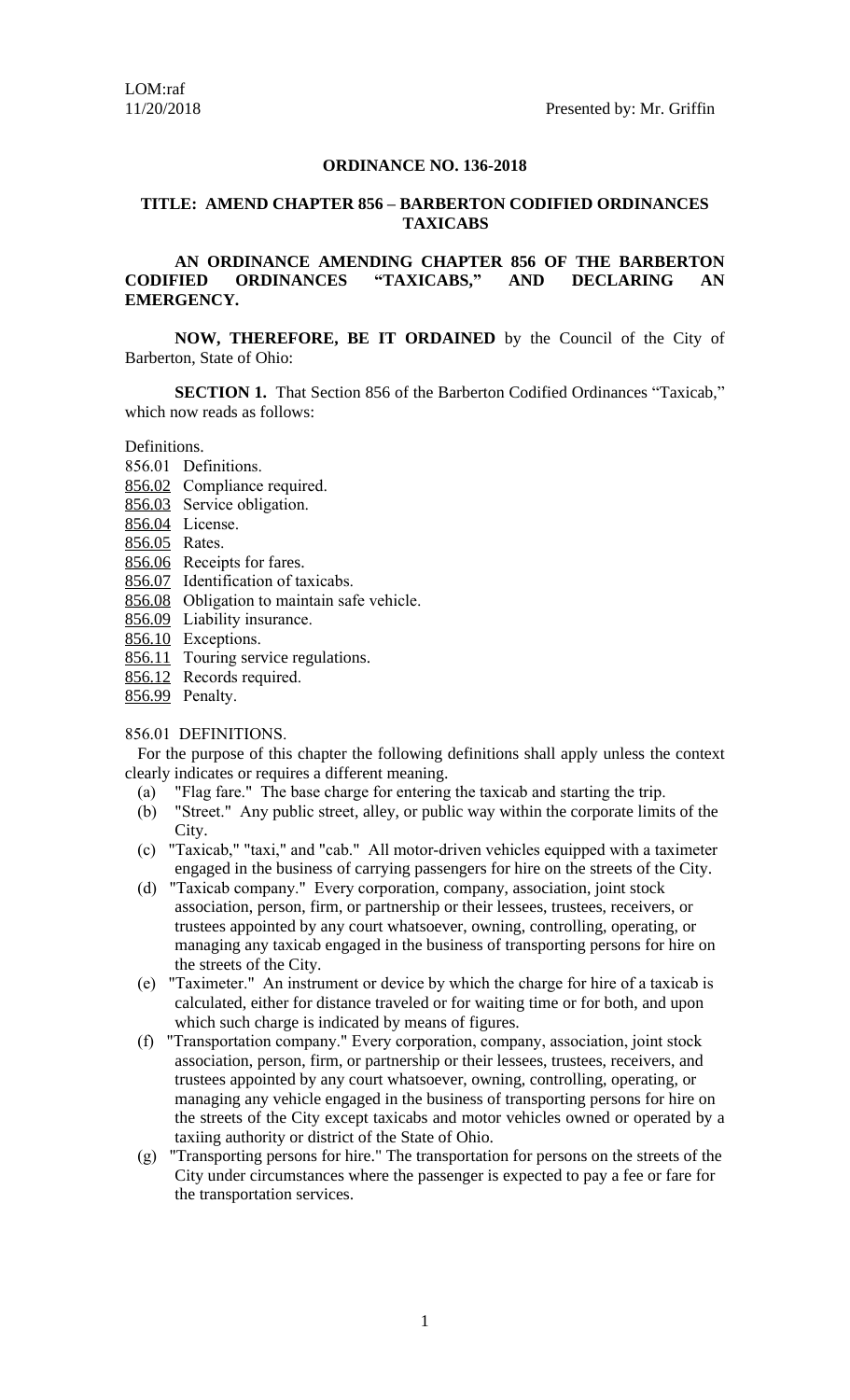#### 856.02 COMPLIANCE REQUIRED.

 (a) No person shall operate a taxicab company or transportation company on any street within the City except in accordance with the provisions of this chapter, however, a taxicab company or transportation company licensed by another political jurisdiction may disembark, but not embark, passengers in Barberton provided the passenger trip originated outside of Barberton.

 (b) No person shall display on the interior or exterior of any vehicle the words "taxicab," "taxi," or "cab," nor shall any person represent to any other person either orally or in writing that he or she operates or offers "taxicab," "taxi," or "cab" service within the City unless such person has been issued a taxicab company license as specified herein.

## 856.03 SERVICE OBLIGATION

 (a) Each taxicab company shall provide adequate taxicab service throughout the City upon demand during all hours of each day. All taxicabs shall be equipped with an operating two-way voice communication system with the taxicab company dispatcher.

 (b) Each taxicab company and transportation company shall at all times obey all traffic laws and all other laws and regulations applicable to public transportation services and shall be responsible for the conduct and actions of all persons operating vehicles or otherwise employed in the business of the company. Discourteous treatment of the public, misrepresentation of fare, failure to transport passengers to requested destinations without just cause, and other similar activities inimical to a public transportation service shall be grounds for the City to suspend or revoke the license issued to such company.

 (c) Each taxicab must be equipped with a functioning taximeter that measures the distance traveled and computes the fare. The taximeter must be visible to all passengers within the taxicab.

 (d) Each taxicab company shall locate their principle place of business or office within the corporation limits of the City.

## 856.04 LICENSE.

 (a) No person shall operate a taxicab company or transportation company without having in effect at all times a valid license issued by the City.

 (b) An applicant for a license to operate a taxicab company or transportation company shall provide to the office of the Mayor the following information:

- (1) Business name, business address, and telephone number;
- (2) The type of transportation service to be provided; and
- (3) The number of vehicles to be utilized in the transportation service, the manufacturer's serial number and Ohio license plate number of each vehicle, and the maximum passenger capacity of each vehicle.

 (c) All licensees shall immediately notify the Mayor's office in person of any changes in the information included in the application for the license, including the deletion or addition of vehicles utilized in the transportation service. Vehicles may be substituted without payment of a license fee, but the addition of one or more vehicles shall require payment of a license fee for each such vehicle.

 (d) Effective January 1, 2010, upon compliance with the requirements of this chapter and upon payment by the applicant of a license fee in the amount of one hundred dollars (\$100.00) plus ten dollars (\$10.00) for each vehicle to be utilized in the transportation service, the Mayor's office shall issue to the applicant a license to operate the transportation service and the vehicles specified in the application. The license shall be valid only through December 31 of each year.

 (e) The issuance of any license by the City shall not in any manner be construed as authorizing or permitting the licensee to operate a taxicab company or transportation company in violation of any provision of this chapter.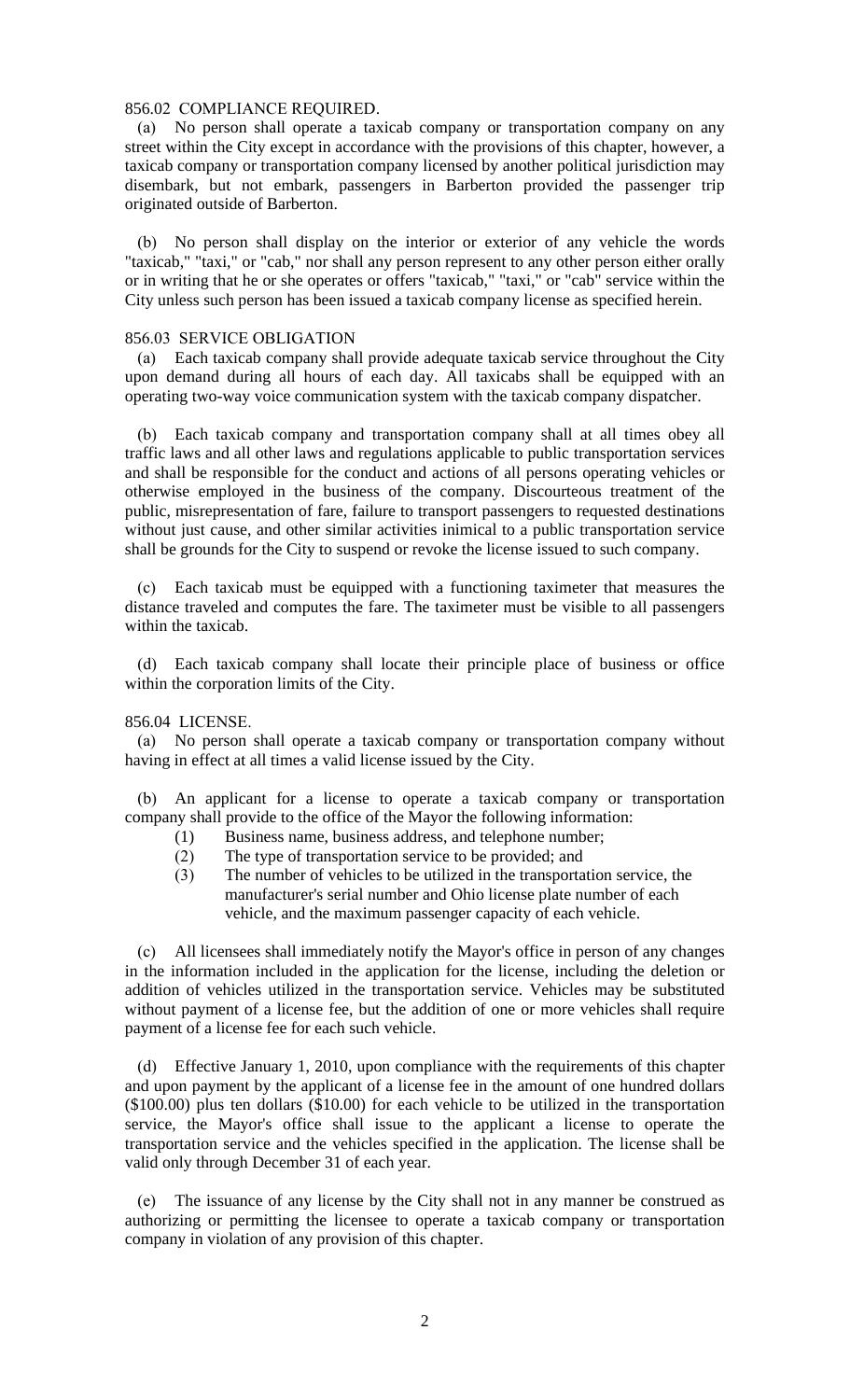856.05 RATES.

(a) The following rates of fare shall apply to taxicab operators licensed under the provisions of this chapter:

- (1) A minimum charge of three dollars and seventy-five cents (\$3.75) for the flag fare.
- (2) A charge of forty-five cents (\$.45) for each one-fifth of a mile thereafter.
- (3) A charge of fifty cents (\$0.50) for pick-up and delivery of three or more parcels.
- (4) A charge of fifty cents (\$.50) per minute for waiting time.

 (b) When an increase in fares is deemed to be necessary, each cab company shall submit a written request to Council stating its reasons for such an increase, and such increases will not take effect unless approved by Council.

A transportation company shall provide to passengers, upon request, a dated and signed receipt for service rendered. In the event a transportation company receives advanced payment from a passenger, the company shall provide to such person a dated and signed receipt that specifies all of the material terms, conditions, rates, and fares of the transportation service to be provided during such future period, and upon request of the passenger, note the date and driver's identity on such receipt after each trip is concluded. The standard rates and terms of the transportation company shall be posted in a conspicuous place in each vehicle.

# 856.06 RECEIPTS FOR FARES.

The owner, driver, or person in charge or control of a taxicab or other transportation vehicle shall deliver to the person paying for the hire of such vehicle, if demanded by such person and at the time of payment of such fare, a receipt therefore, which receipt shall show if requested, the point where such person was accepted as a passenger and where discharged, the number of the vehicle, and the name of the company operating the vehicle.

# 856.07 IDENTIFICATION OF TAXICABS.

Every taxicab licensed under the provisions of this chapter shall have the name of the owner thereof and shall have the words "taxicab," "taxi," or "cab" printed in letters at least two inches in height in the center of the main panel of both rear doors of the vehicle.

#### 856.08 OBLIGATION TO MAINTAIN SAFE VEHICLE.

It shall be the duty of every taxicab company, transportation company, and touring service company licensed under the provision of this chapter to maintain all vehicles at all times in a totally safe and fit condition.

#### 856.09 LIABILITY INSURANCE.

 (a) No person shall operate a taxicab company or transportation company nor operate any motor driven or other vehicle used to provide public transportation service for hire without having in effect public liability insurance as specified herein.

 (b) A policy or certificate of liability insurance, covering both passengers and third parties, indemnifying the taxicab company, transportation company, or touring service company in the following minimum amounts:

(1) For vehicles with maximum passenger capacity of twelve or less persons, one hundred thousand dollars (\$100,000) for injury or death to one person, five hundred thousand dollars (\$500,000) for injury or death to more than one person, and fifty thousand dollars (\$50,000) for property damage in any one accident arising out of the operation of any of the company's vehicles.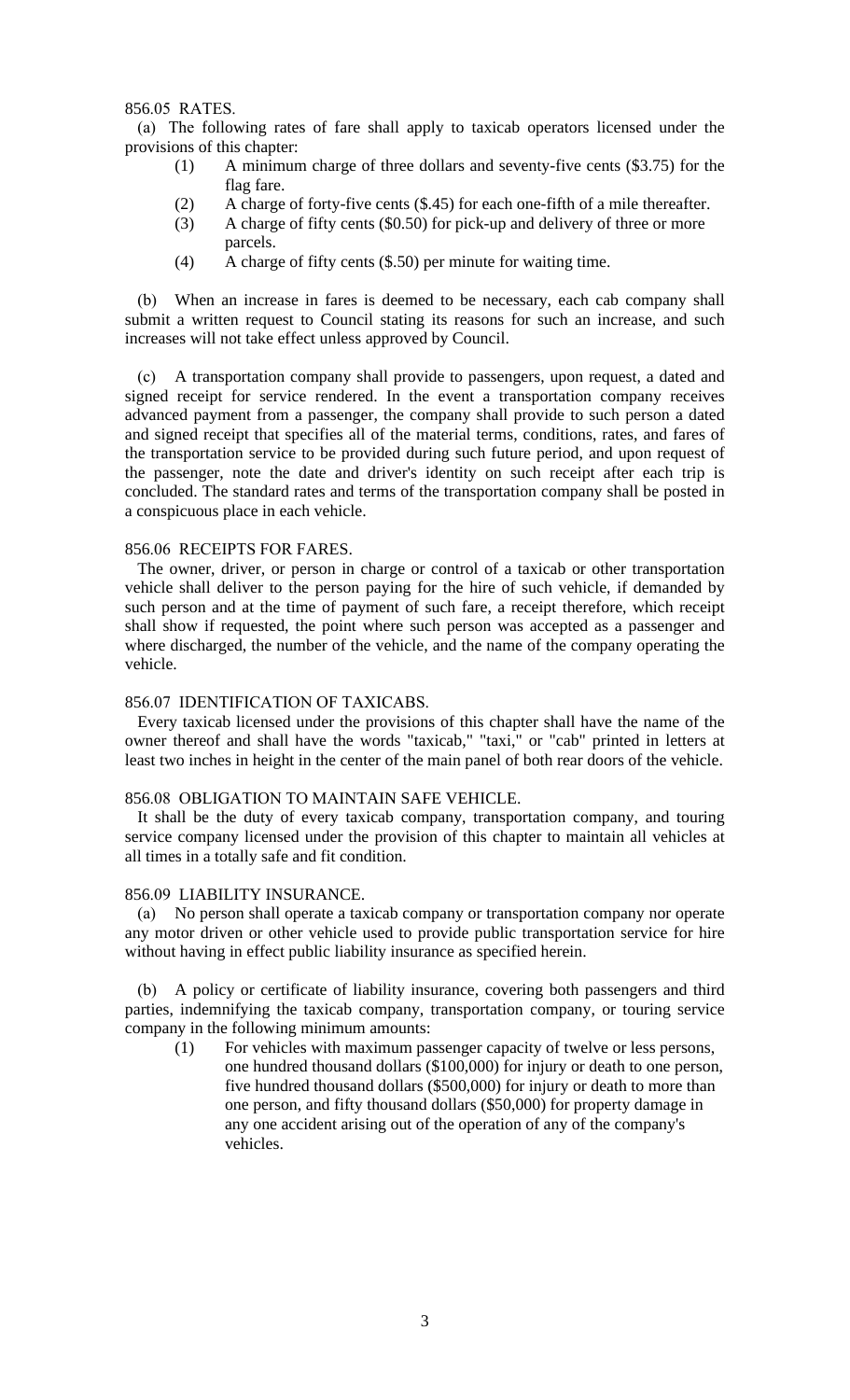(c) Such policy or certificate shall be provided by an insurance or liability carrier authorized to issue this type of insurance in the State of Ohio and shall contain a provision obligating the insurance carrier to give fifteen days written notice to the Mayor's office before cancellation or termination of the insurance. Such policy or certificate shall list the manufacturer's serial number and the Ohio license plate number for each vehicle covered therein. The policy or certificate shall be re-filed with the Mayor's office whenever any vehicle is deleted from the transportation service of the insured or a vehicle is added to the transportation service of the insured.

## 856.10 EXCEPTIONS.

The provisions of this chapter shall not include nor apply to motor vehicles used exclusively as hearses or ambulances or exclusively for service at weddings, christenings, funerals, or similar special occasions, nor motor vehicles leased or rented for private use without the service of a chauffeur or driver.

# 856.11 TOURING SERVICE REGULATIONS.

The Mayor is authorized to establish or cause to be established through the office of the Safety Director reasonable and necessary rules and regulations affecting the operation of non-motor-driven vehicles on the streets of the City upon consultation with the Chief of Police.

# 856.12 RECORDS REQUIRED.

Each taxicab company shall install a system requiring the use of manifests or records whereby each driver shall record the origin and the destination of each trip and the amount of the fare, and each driver shall comply therewith. Such manifests or records shall be kept on file in the office of the taxicab company for a period of three years. These records shall be available for inspection upon request by the Mayor or his designee.

# 856.99 PENALTY.

Violation of Section 856.04(a) shall be considered a misdemeanor of the third degree. Each day that a taxicab is operating without a license shall be considered a separate offense. If a person has a prior conviction under this section, a violation shall be considered a misdemeanor of the first degree.

# **Be and the same is hereby amended to read as follows by showing said amendment with a strikethrough for any deletions and BOLD for any additions**

- 856.01 Definitions.
- 856.02 Compliance required.
- 856.03 Service obligation.
- 856.04 License.
- 856.05 Rates. **Taxi Cab or Transportation Vehicle Standards**
- 856.06 Receipts for fares**. Taxicab and Transportation Driver's License**
- 856.07 Rates
- 856.08 Receipts for fares
- 856.09 Identification of Taxicabs
- 856.10 Obligation to maintain safe vehicle.
- 856.11 Liability insurance.
- 856.12 Exceptions.
- 856.13 Touring service regulations.
- 856.14 Records required.
- 856.99 Penalty.

# 856.01 DEFINITIONS.

For the purpose of this chapter the following definitions shall apply unless the context clearly indicates or requires a different meaning.

- (a) "Flag fare." The base charge for entering the taxicab and starting the trip.
- (b) "Street." Any public street, alley, or public way within the corporate limits of the City.
- (c) "Taxicab," "taxi," and "cab." All motor-driven vehicles equipped with a taximeter engaged in the business of carrying passengers for hire on the streets of the City.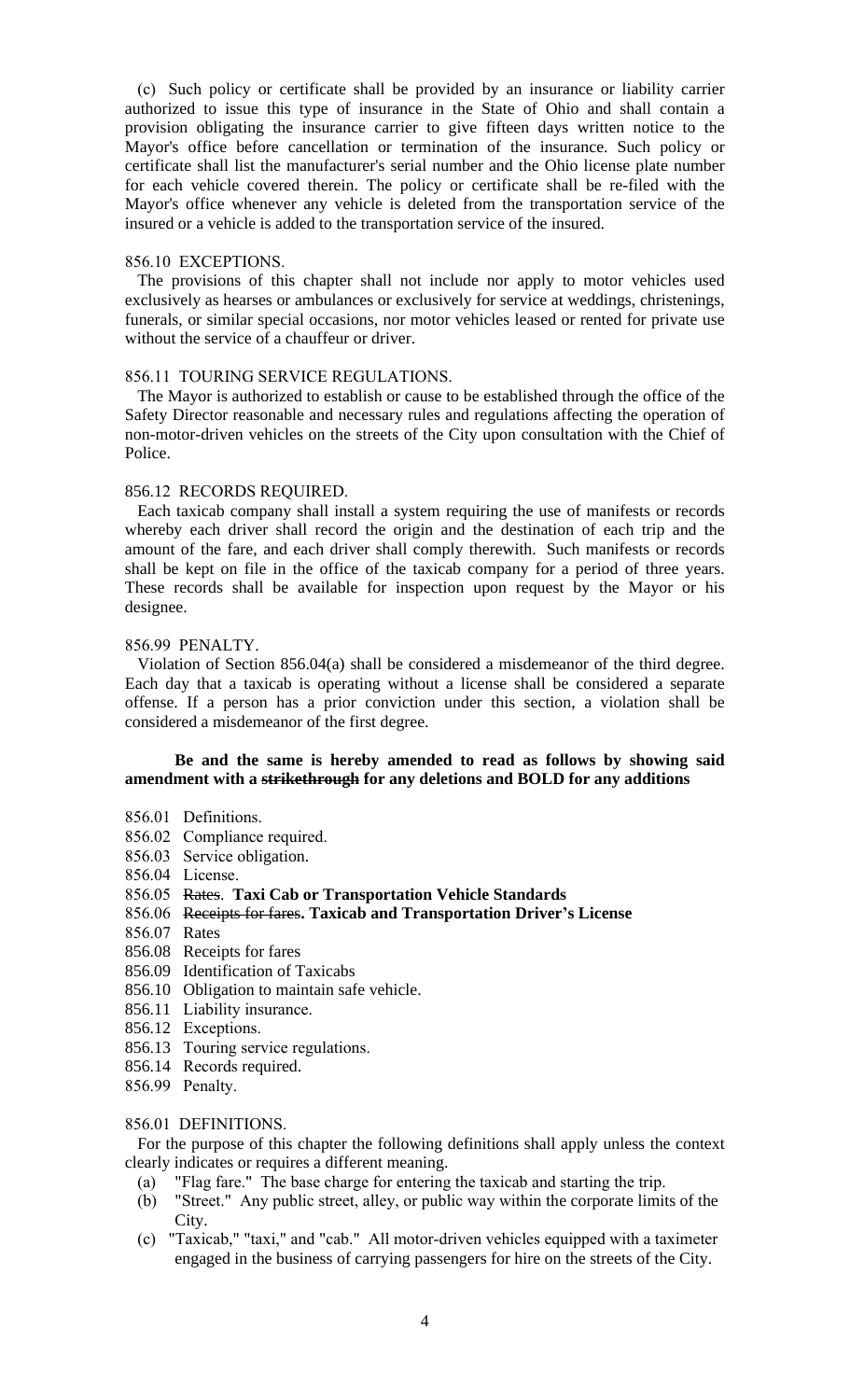- (d) "Taxicab company." Every corporation, company, association, joint stock association, person, firm, or partnership or their lessees, trustees, receivers, or trustees appointed by any court whatsoever, owning, controlling, operating, or managing any taxicab engaged in the business of transporting persons for hire on the streets of the City.
- (e) "Taximeter." An instrument or device by which the charge for hire of a taxicab is calculated, either for distance traveled or for waiting time or for both, and upon which such charge is indicated by means of figures.
- (f) "Transportation company." Every corporation, company, association, joint stock association, person, firm, or partnership or their lessees, trustees, receivers, and trustees appointed by any court whatsoever, owning, controlling, operating, or managing any vehicle engaged in the business of transporting persons for hire on the streets of the City except taxicabs and motor vehicles owned or operated by a taxiing authority or district of the State of Ohio.
- (g) "Transporting persons for hire." The transportation for persons on the streets of the City under circumstances where the passenger is expected to pay a fee or fare for the transportation services.

## 856.02 COMPLIANCE REQUIRED.

 (a) No person shall operate a taxicab company or transportation company on any street within the City except in accordance with the provisions of this chapter, however, a taxicab company or transportation company licensed by another political jurisdiction **that does not border the City** may disembark, but not embark, passengers in Barberton provided the passenger trip originated outside of Barberton.

 (b) No person shall display on the interior or exterior of any vehicle the words "taxicab," "taxi," or "cab," nor shall any person represent to any other person either orally or in writing that he or she operates or offers "taxicab," "taxi," or "cab" service within the City unless such person has been issued a taxicab company license as specified herein.

# 856.03 SERVICE OBLIGATION

 (a) Each taxicab company shall provide adequate taxicab service throughout the City upon demand during all hours of each day. All taxicabs shall be equipped with an operating two-way voice communication system with the taxicab company dispatcher.

 (b) Each taxicab company and transportation company shall at all times obey all traffic laws and all other laws and regulations applicable to public transportation services and shall be responsible for the conduct and actions of all persons operating vehicles or otherwise employed in the business of the company. Discourteous treatment of the public, misrepresentation of fare, failure to transport passengers to requested destinations without just cause, and other similar activities inimical to a public transportation service shall be grounds for the City to suspend or revoke the license issued to such company.

 (c) Each taxicab must be equipped with a functioning taximeter that measures the distance traveled and computes the fare. The taximeter must be visible to all passengers within the taxicab.

 (d) Each taxicab company shall locate their principle place of business or office within the corporation limits of the City.

## 856.04 LICENSE.

 (a) No person shall operate a taxicab company or transportation company without having in effect at all times a valid license issued by the City.

 (b) An applicant for a license to operate a taxicab company or transportation company shall provide to the office of the Mayor the following information:

- (1) Business name, business address, and telephone number;
- (2) The type of transportation service to be provided; and
- (3) The number of vehicles to be utilized in the transportation service, the manufacturer's serial number and Ohio license plate number of each vehicle, and the maximum passenger capacity of each vehicle.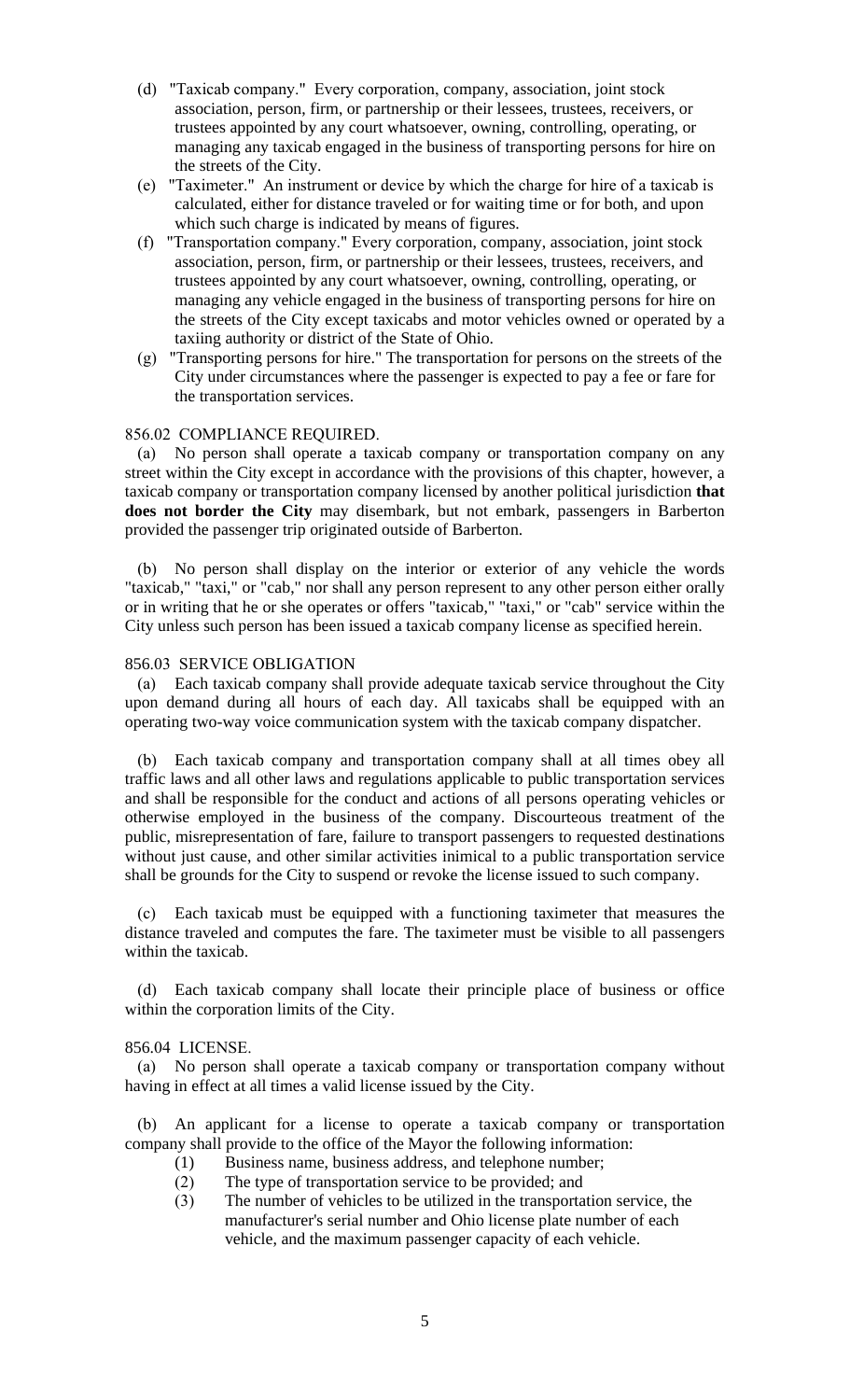(c) All licensees shall immediately notify the Mayor's office in person of any changes in the information included in the application for the license, including the deletion or addition of vehicles utilized in the transportation service. Vehicles may be substituted without payment of a license fee, but the addition of one or more vehicles shall require payment of a license fee for each such vehicle.

 (d) Effective January 1, 2010, Upon compliance with the requirements of this chapter and upon payment by the applicant of a license fee in the amount of one hundred **fifty** dollars **(\$150.00**) plus ten **fifteen** dollars (\$10.00) **(\$15.00)** for each vehicle to be utilized in the transportation service, the Mayor's office shall issue to the applicant a license to operate the transportation service and the vehicles specified in the application. The license shall be valid only through December 31 of each year. \*

 **(e) Upon compliance with the requirements of this chapter, taxicab companies with their principle place of business or office located in a bordering political subdivision shall submit an application fee of two hundred fifty dollars (\$250.00) plus twenty-five dollars per vehicle for 1-5, twenty dollars (\$20.00) per vehicle of 6- 10, fifteen dollars (\$15.00) per vehicle for 11 or more vehicles to be utilized in the transportation service. Upon receipt of an applicant's license fee to be utilized in the transportation service, the Mayor's office shall issue to the applicant a license to operate the transportation service and the vehicles specified in the application. The license shall be valid only through December 31 of each year. <sup>1</sup>**

(e**) (f)** The issuance of any license by the City shall not in any manner be construed as authorizing or permitting the licensee to operate a taxicab company or transportation company in violation of any provision of this chapter.

## **856.05 TAXICAB OR TRANSPORTATION VEHCILE STANDARDS**

- **A. No person shall knowingly permit the operation of a taxicab or transportation vehicle unless it is equipped with the following:** 
	- **a) A light within the passenger compartment.**
	- **b) Telephone service shall be available to each taxicab or transportation driver so that calls to emergency services such as police and fire departments can be made if needed.**
	- **c) Passenger restraints such as manufacturer-installed seatbelts or air bags, which may be used at the option of the passenger, numbering no fewer than the maximum occupancy of the cab or vehicle.**
	- **d) A suitable holder for the driver's identification card in a place where such card will be visible to the passengers at all times.**
	- **e) No person shall knowingly permit the operation of any taxicab or transportation vehicle which is in such unsafe condition as to endanger any person or property.**
	- **f) No person shall place any vehicle into service as a taxicab which does not have at least three (3) doors. No vehicle which requires the movement of a seat or any portion of a seat to gain access to other seating shall be placed into service as a taxicab.**
	- **g) No person shall allow the operation of any taxicab or transportation vehicle which does not comply with the standards established in this section. Failure to do so shall constitute grounds for revocation of such taxicab or transportation license.**
	- **h) Taxicabs and transportation vehicles shall be tobacco smoke free.**

## **856.06 TAXICAB AND TRANSPORTATION DRIVER'S LICENSE**

- **A. No person shall operate a taxicab or transportation vehicle within the City without first obtaining a taxicab or transportation driver's license.**
- **B. Qualifications.**

<sup>&</sup>lt;sup>1</sup> Although this ordinance is effective upon the Mayor's signature in November 2018, the fees are waived for applicable companies for 2018.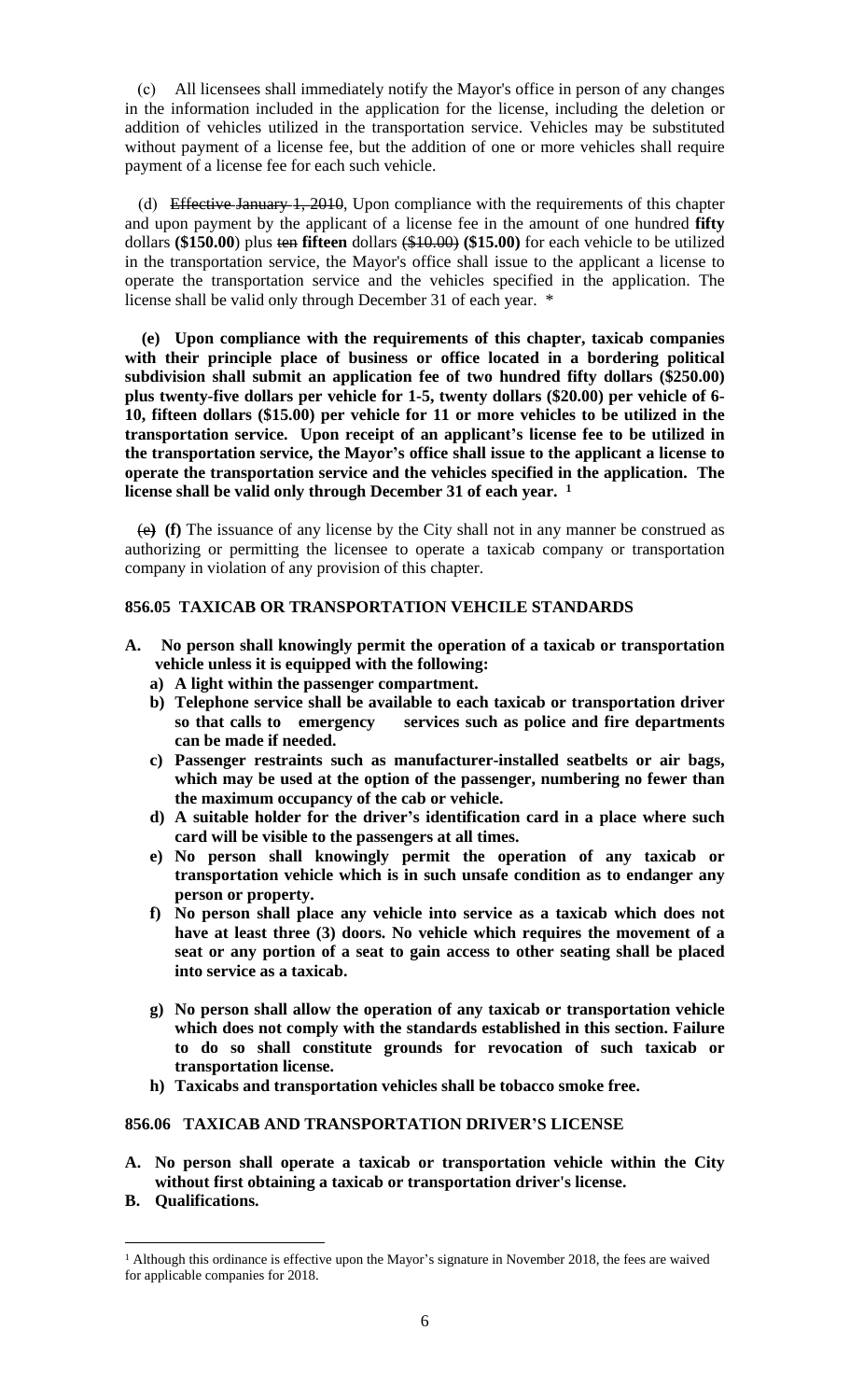- **1. An applicant for a taxicab or transportation driver's license must be at least twenty-one (21) years old.**
- **2. An applicant must have a valid driver's license issued by the State of Ohio.**
- **3. No applicant shall be issued a license under this chapter if he or she has been convicted of, or pled guilty to, any of the following criminal offenses:**
- **4. Any homicide offense identified in Chapter 2903 of the Ohio Revised Code, or any substantially equivalent homicide offense under any federal, state or local law;**
- **5. Any kidnapping offense identified in Chapter 2905 et seq. of the Ohio Revised Code, or any substantially equivalent kidnapping offense under any federal, state or local law;**
- **6. Any sex offense set forth in Chapter 2907 of the Ohio Revised Code, or any substantially equivalent sex offense under any federal, state or local law.**
- **7. No applicant shall be issued a license under this chapter if he or she has been convicted of, or pled guilty to, any of the following crimes within five (5) years of completion of sentence:**
- **8. Unlawful possession of weapons, as defined in Section 2923.11 of the Ohio Revised Code or any substantially equivalent offense under federal, state or local law;**
- **9. Any felony involving physical violence;**
- **10. Driving under the influence of alcohol and/or a controlled substance.**
- **C. A person desiring to obtain a taxicab or transportation driver's license shall make application in writing, under oath, to the licensing agent providing the following information:** 
	- **1. Full name.**

**2. Place of residence and telephone number; place of residence for five (5) years preceding the date of such application, and place of birth.** 

**3. Date of birth, sex, height, weight, color of eyes and hair, and citizenship.** 

**4. Place of previous employment for the five (5) years preceding the date of application.** 

**5. A valid driver's license issued by the State of Ohio.**

**6. Whether the applicant has been convicted of a felony or misdemeanor, and if so, when, where, what offense, and the sentence for each conviction.** 

**7. Whether the applicant has previously been employed as a taxicab or transportation driver, and if so, when, where and by whom.**

**8. Whether the applicant has ever had a previous license denied, suspended, or revoked, and if so, where, when and for what reason.**

- **D. Each application for a taxicab or transportation driver's license shall be accompanied by three (3) unmounted, unretouched photographs of the applicant, taken within thirty (30) days of the date of the application, suitable for attachment to the license.**
- **E. Each driver shall keep his correct address and phone number on file with the licensing agent and shall notify the licensing agent if there is a change in address.**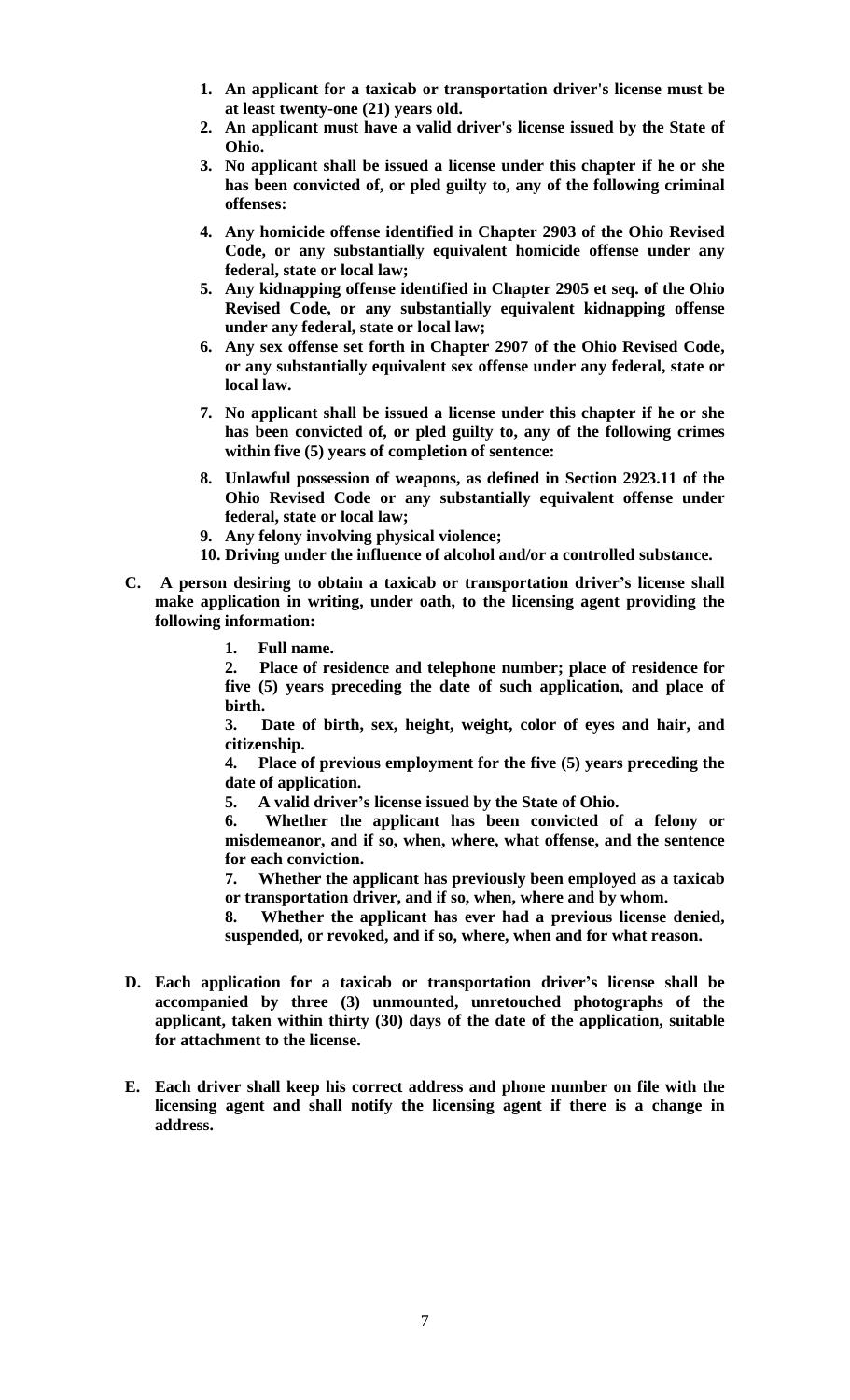## 856.05 **856.07** RATES.

 (a) The following rates of fare shall apply to taxicab operators licensed under the provisions of this chapter:

- (1) A minimum charge of three dollars and seventy-five cents (\$3.75) for the flag fare.
- (2) A charge of forty-five cents (\$.45) for each one-fifth of a mile thereafter.
- (3) A charge of fifty cents (\$0.50) for pick-up and delivery of three or more parcels.
- (4) A charge of fifty cents (\$.50) per minute for waiting time.

 **(b) The following rates of fare shall apply to taxicab operators licensed under the provisions of this chapter for vans or wheelchair vans with a lift:**

- **(1) A minimum charge of twenty-five dollars (\$25.00) for the flag fare.**
- **(2) A charge of forty-five cents (\$.45) for each one-fifth of a mile thereafter; two dollars and twenty-five cents (\$2.25) per mile.**
- **(3) A charge of fifty cents (\$.50) per minute for waiting time.**

(b) **(c)** When an increase in fares is deemed to be necessary, each cab company shall submit a written request to Council stating its reasons for such an increase, and such increases will not take effect unless approved by Council.

(c) **(d)** A transportation company shall provide to passengers, upon request, a dated and signed receipt for service rendered. In the event a transportation company receives advanced payment from a passenger, the company shall provide to such person a dated and signed receipt that specifies all of the material terms, conditions, rates, and fares of the transportation service to be provided during such future period, and upon request of the passenger, note the date and driver's identity on such receipt after each trip is concluded. The standard rates and terms of the transportation company shall be posted in a conspicuous place in each vehicle.

#### 856.06 **856.08** RECEIPTS FOR FARES.

The owner, driver, or person in charge or control of a taxicab or other transportation vehicle shall deliver to the person paying for the hire of such vehicle, if demanded by such person and at the time of payment of such fare, a receipt therefore, which receipt shall show if requested, the point where such person was accepted as a passenger and where discharged, the number of the vehicle, and the name of the company operating the vehicle.

#### 856.07 **856.09** IDENTIFICATION OF TAXICABS.

Every taxicab licensed under the provisions of this chapter shall have the name of the owner thereof and shall have the words "taxicab," "taxi," or "cab" printed in letters at least two inches in height in the center of the main panel of both rear doors of the vehicle.

#### 856.08 **856.10** OBLIGATION TO MAINTAIN SAFE VEHICLE.

It shall be the duty of every taxicab company, transportation company, and touring service company licensed under the provision of this chapter to maintain all vehicles at all times in a totally safe and fit condition.

#### 856.09 **856.11** LIABILITY INSURANCE.

 (a) No person shall operate a taxicab company or transportation company nor operate any motor driven or other vehicle used to provide public transportation service for hire without having in effect public liability insurance as specified herein.

 (b) A policy or certificate of liability insurance, covering both passengers and third parties, indemnifying the taxicab company, transportation company, or touring service company in the following minimum amounts: